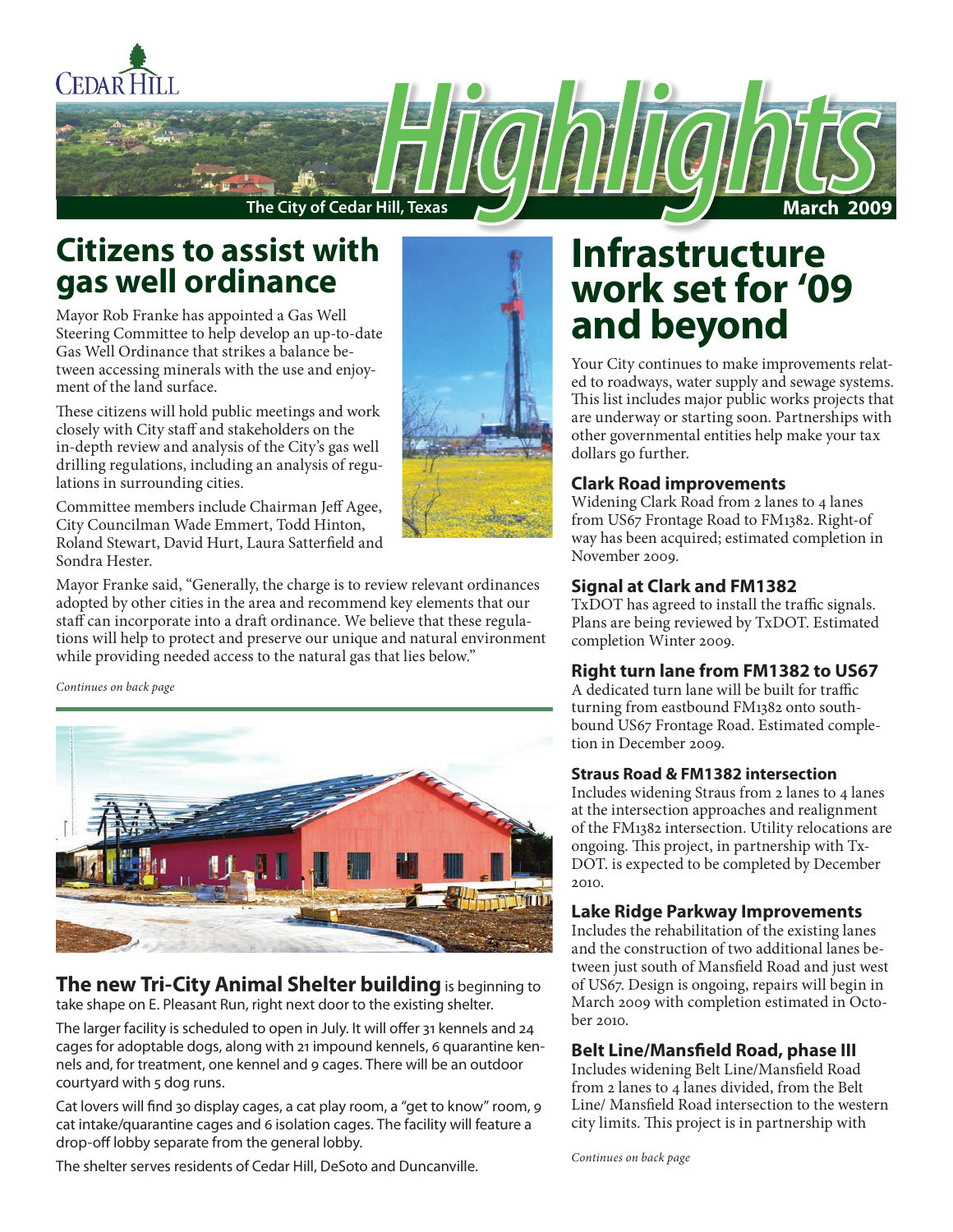## Zula B. Wylie Library

*By Tiffini McGill Public Relations Intern*

# **Out of the box and online**

**T** t's no surprise that in today's economy, library use has increased. As residents are cutting back on extras, the Zula B. Wylie library offers lots of no-cost options that go well outside the box.

With more than 60 years of service to the community, our very own library provides valuable research databases exclusively for Cedar Hill residents, as well as interactive test-preparation sources at the reach of your fingertips.

Enjoy high-speed internet access on the library's desktops or take advantage of the free Wi-Fi connection with a personal laptop or check one out from any of our friendly librarians.

Laptop rentals are free for persons 18 years or older in good standing with no lost materials or fines exceeding \$10. This service is provided as a courtesy and notebooks are not to leave the building.

Library computers are equipped with Microsoft Office and require a Zula B. Wylie library card number for logging in.

With more than 100 search engines to choose from, the possibilities are endless. Listed below are some most popular among library visitors.

#### **TexShare Databases**

Accessible from the library or at home, this virtual library compiles an array of reliable sources of business, literature, health, and science articles and journals.

#### **Ancestry® Library Edition**

Perhaps you're interested in discovering more about your genealogical roots or preparing a family tree. This service may do just the trick. Funded by the City, this database allows you to search through records on library computers only.

#### **Country Watch**

This search engine provides up-to-date information on all recognizable countries. Find facts regarding climate, currency, and overviews on the economy, politics and investments before you travel.

#### **Dallas Morning News**

Find full-text articles dating back to 1984 from millions of archival pieces. This database includes local, regional, national, and even international sections of newspapers from NewsBank, inc.

#### **Learning Express Library**

Great for all age groups interested in general learning or preparing for upcoming tests. Featured resources include: ACT, TAKS, GED and graduate school entrance practice tests. There are terrific math and vocabulary builders to incorporate into a child's or an adult's daily regimen.

#### **Morning Star**

This is a comprehensive financial database accessible from the library. It's used for finding current news and help for veteran and prospective investors. Develop a profile specific to your investment needs and watch your top 20 stocks, funds and ETFs' ratings.

#### **Reference USA**

Find information about local businesses regarding assets, employee totals and competition. There's also information about local doctors and dentists.

#### **Social Studies from ABC-CLIO**

A handy tool for students doing homework, or "self-proclaimed" political analysts, this system is considered a reliable source of world geography and American government information.

Before jumping on the internet to do some research, consider using a database from home or the library. Databases are trusted sources because the information comes from academic journals. Best of all, these online databases are available at no cost to library card holders.

Traphene Hickman celebrates with Library Director Pat Bonds at Pat's retirement in February. Pat retires with 28 years of service to the City of Cedar Hill. Traphene will serve as Interim Director.



LIBRARY I **The library doors are open Monday, Tuesday and Thursday 10 a.m. to 9 p.m., Wednesday and Friday 10 a.m. to 6 p.m., Saturday 10 a.m. to 5 p.m., and closed on Sunday.**

**Online databases are available 24/7.**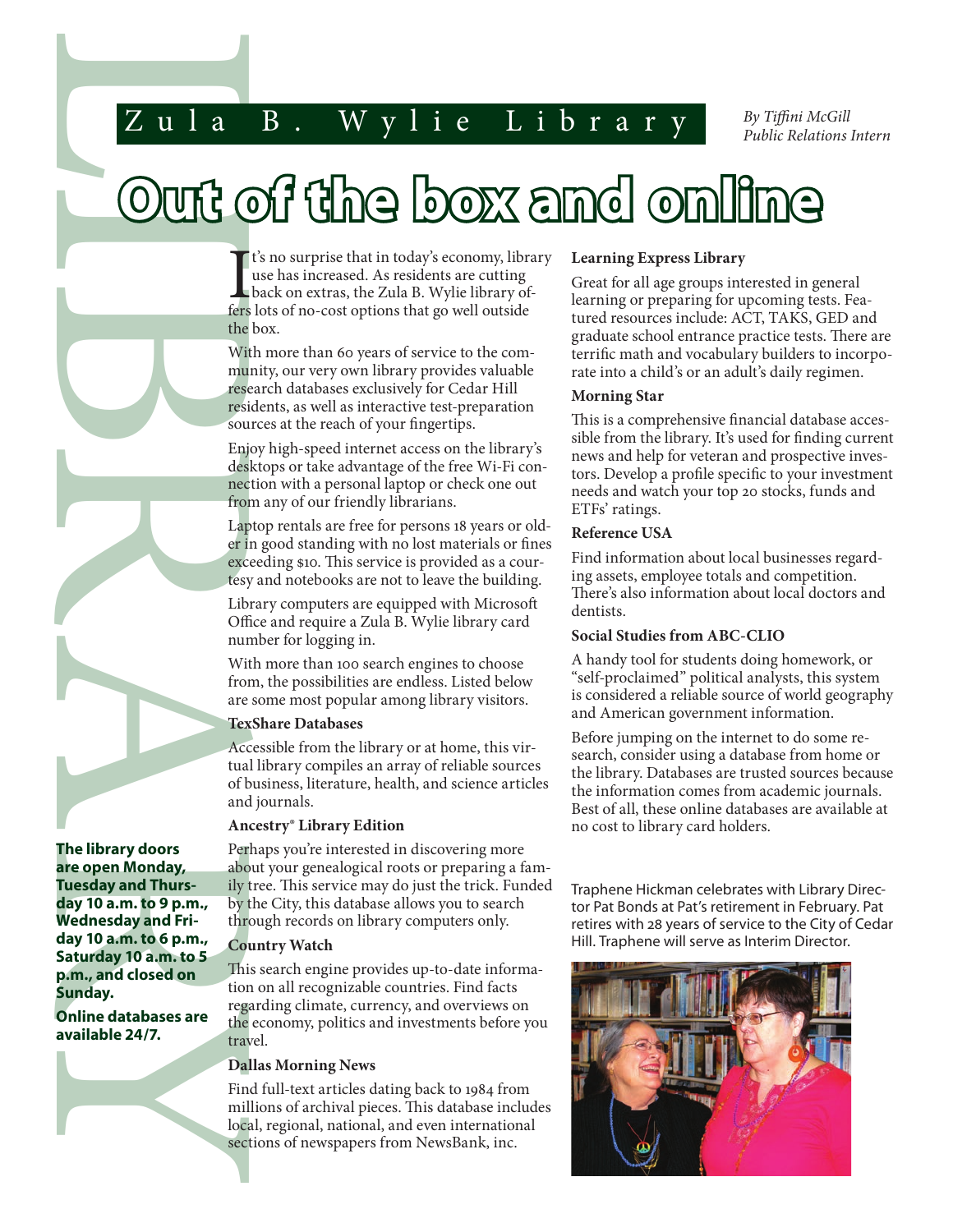## Police honor their finest at banquet



Sgt. Chuck Woods, left, and Chief Steve Rhodes, right, present the 2008 Officer of the Year Award to Adrian Saldana. The banquet had a '70s theme.



Lt. Colin Chenault is joined by Asst. Chief Rodney Thompson as his unit, including David Podany and Mike McCorkle, receives the Chief's Unit Award recognizing their outstanding representation of the department during their K-9 work and demonstrations.



Mike Arguiano, President of the Citizens Police Academy Alumni Assn., presents the Member of the Year Award to Doris Childres.

## **Free tax help at Library**

Free tax help, provided by AARP tax volunteers, will be available at the Zula B. Wylie Library on Tuesdays from 10:30 a.m. to 2:30 p.m. until the close of the tax season in April. Call 972.291.7323 or check the City website for dates and times.

Most 2008 tax forms are available in the lobby of the Library at 225 Cedar St. Additional forms may be photocopied in the library from tax forms furnished by the IRS.

Library hours are Mon, Tues., & Thurs. 10 a.m. - 9 p.m., Wed. & Fri. 10 a.m. - 6 p.m, and Sat. 10 a.m. -5 p.m.

## ommun

More information is available on the Calendar at www.cedarhilltx.com

## March

24 City Council Meeting

Council Meeting starts at 7 p.m. Briefing session begins at 6 p.m. Open to public. Turk Cannady/Cedar Hill Room, Government Center

### April

#### 4 Bloom and Groom

1 - 5 p.m. Bradford Park in High Pointe, 401 W. Wintergreen Local landscape and home improvement businesses will display products and services. They will offer expertise to improve yards with flowers, shrubs, trees, landscape design, sprinkler systems, fences, patios, walkways, etc. Discount coupons and money-saving tips will be offered. Several items will be raffled.

#### 8 Make It & Take It Rainwater Barrel Class

6-8 p.m. Cedar Hill Recreation Center, 310 E. Parkerville \$30 for materials to build your own rainwater barrel. Learn about conserving water, saving money and the benefits of rainwater for landscaping. For more information about the class call the Rec Center at 972.293.5288.

#### 13 Neighborhood Advisory Board Meeting

6:15 p.m. Second Monday of the month. Conference Room D, First Floor, Cedar Hill Government Center, 285 Uptown Blvd. For more information on the NAB, visit http:// www.cedarhilltx.com/index.asp?NID=723.

#### 14 City Council Meeting

Council Meeting starts at 7 p.m. Briefing session begins at 6 p.m. Open to public. Turk Cannady/Cedar Hill Room, Government Center.

#### 18 Keep Cedar Hill Beautiful - Community Clean Up Day

9-11 a.m. at Virginia Weaver Park, 631 Somerset Dr.

A great way to benefit our community by helping clean up for a couple of hours. There will be a ot dog lunch following the event, and free T-shirts and door prizes. A dumpster will be available for residents to dispose of bulky items. No hazardous waste, please!

#### 27 Main Street Development and Preservation Board Meeting

6 p.m. Fourth Monday of the month. Conference Room D, First Floor, Cedar Hill Government Center, 285 Uptown Blvd.. For more information on the MSD&PB, visit http://www.cedarhilltx.com/index.asp?NID=152

#### 28 City Council Meeting

Council Meeting starts at 7 p.m. Briefing session begins at 6 p.m. Open to public. Turk Cannady/Cedar Hill Room, Government Center

#### Monthly

#### Readers on the Hill

Literary group meets the first Monday of each month at the Zula B. Wylie Library, 225 Cedar St. Call the library at 972.291.7323 for more information.

#### Dallas Area Writers Group

Open to beginning and seasoned writers, this group meets from 7 to 8:30 p.m. the second Tuesday of the month at Zula B. Wylie Library, 225 Cedar St. For more information visit www.dallaswriters.org.

#### Cedar Hill Star Party

Third Saturday of each month, sunset until 11 pm, J.W. Williams Park, 1065 High Pointe Ln. (Beside West Intermediate School)

Telescopes provided by members of the Texas Astronomical Society of Dallas. For more information, please visit www.tasobserving.org. For status and cancellation information, call 214.800.6000.

#### See more events on the City calendar at www.cedarhilltx.com